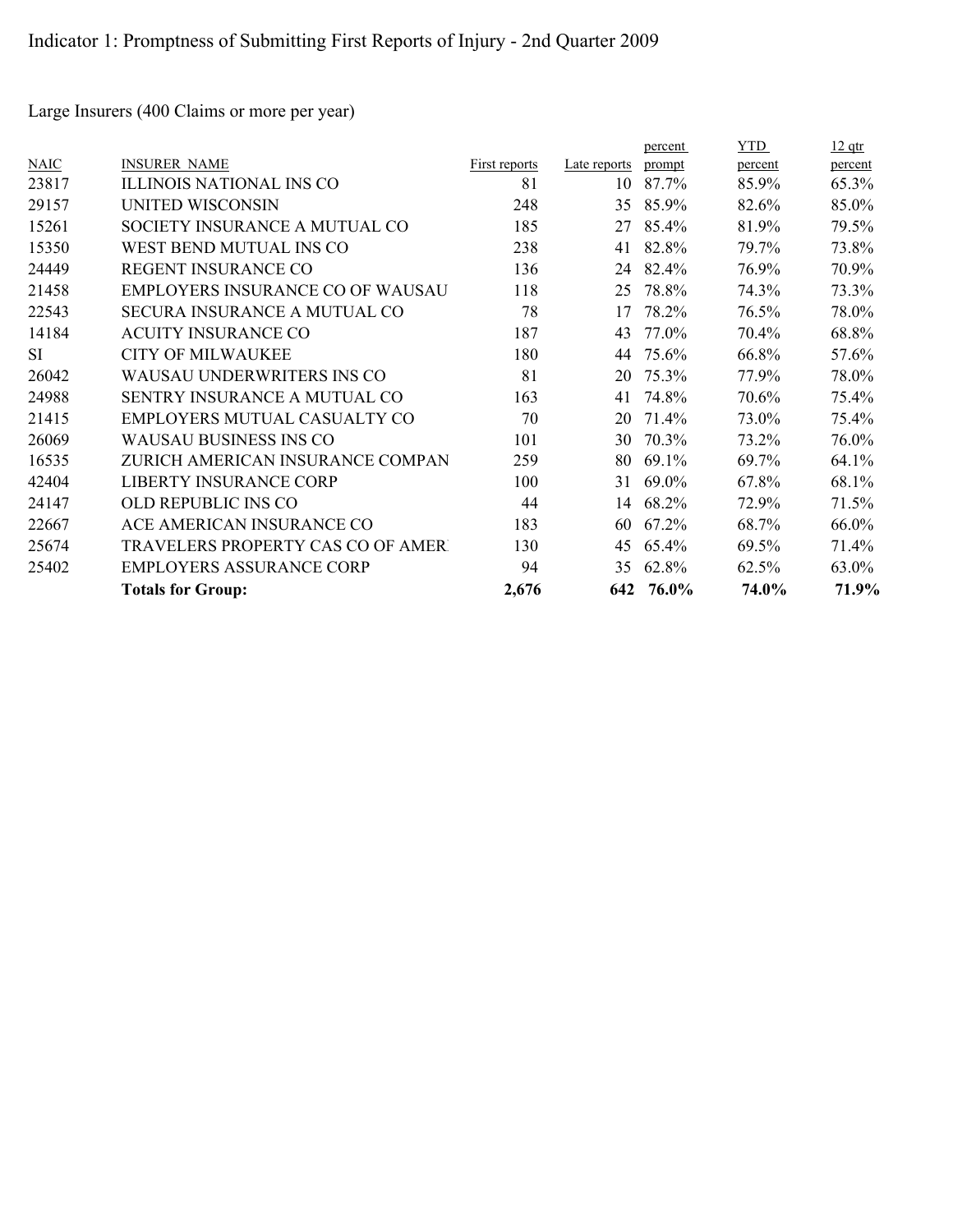Medium Size Insurers (65 -399 Claims or more per year)

|             |                                           |                      |                | percent  | <b>YTD</b> | $12$ qtr |
|-------------|-------------------------------------------|----------------------|----------------|----------|------------|----------|
| <b>NAIC</b> | <b>INSURER NAME</b>                       | <b>First reports</b> | Late reports   | prompt   | percent    | percent  |
| 15377       | WESTERN NATIONAL MUTUAL INS CO            | 23                   |                | 2 91.3%  | 93.6%      | 89.4%    |
| 37885       | XL SPECIALTY INSURANCE COMPANY            | 28                   |                | 4 85.7%  | 89.5%      | 78.9%    |
| 13935       | FEDERATED MUTUAL INS CO                   | 11                   | 1              | 90.9%    | 89.3%      | 87.7%    |
| 14303       | <b>INTEGRITY MUTUAL INS CO</b>            | 35                   | $\theta$       | 100.0%   | 88.2%      | 83.0%    |
| 23442       | PATRIOT GENL INS CO                       | $\overline{7}$       | 2              | 71.4%    | 88.0%      | 76.4%    |
| 19429       | <b>INSURANCE COMPANY OF STATE OF PA T</b> | 44                   | $\overline{4}$ | 90.9%    | 87.6%      | 70.8%    |
| 11371       | GREAT WEST CASUALTY CO                    | 20                   | 3              | 85.0%    | 86.4%      | 79.5%    |
| 11527       | LEAGUE OF WIS MUNICIPALITIES MUTUA        | 40                   | 6              | 85.0%    | 84.3%      | 85.9%    |
| SI          | <b>TARGET CORP (STORES)</b>               | 13                   | 3              | 76.9%    | 84.0%      | 81.4%    |
| 11374       | <b>SFM MUTUAL INS CO</b>                  | 47                   | 6              | 87.2%    | 83.5%      | 86.9%    |
| 10166       | ACCIDENT FUND INS CO OF AMERICA           | 48                   |                | 12 75.0% | 83.2%      | 86.2%    |
| 24830       | CITIES & VILLAGES MUTUAL INS CO           | 21                   | $\overline{2}$ | 90.5%    | 82.6%      | 73.7%    |
| SI          | NEWPAGE WISCONSIN SYSTEM INC              | 10                   | 1              | 90.0%    | 82.6%      | 69.1%    |
| <b>SI</b>   | DEPT OF ADMINISTRATION                    | 74                   | 13             | 82.4%    | 82.0%      | 79.2%    |
| SI          | SCHNEIDER NATIONAL CARRIERS INC           | 17                   | $\overline{4}$ | 76.5%    | 81.6%      | 79.8%    |
| 25666       | TRAVELERS INDEMNITY CO OF AMERICA         | 18                   | $\overline{2}$ | 88.9%    | 81.1%      | 75.8%    |
| 29459       | TWIN CITY FIRE INS CO                     | 44                   | $\tau$         | 84.1%    | 80.6%      | 64.5%    |
| 19445       | NATIONAL UNION FIRE INS CO OF PITTSB      | 30                   |                | 7 76.7%  | 80.0%      | 71.9%    |
| 20508       | VALLEY FORGE INS CO                       | 32                   | $\tau$         | 78.1%    | 79.7%      | 80.3%    |
| 11150       | ARCH INSURANCE CO                         | 25                   | 9              | 64.0%    | 78.3%      | 81.1%    |
| 43575       | INDEMNITY INSURANCE CO OF NORTH AI        | 12                   | 3              | 75.0%    | 78.3%      | 71.4%    |
| 19275       | AMERICAN FAMILY MUTUAL INS CO             | 33                   | 7              | 78.8%    | 78.0%      | 74.7%    |
| 14176       | HASTINGS MUTUAL INS CO                    | 13                   | 2              | 84.6%    | 77.4%      | 78.5%    |
| 10998       | MICHIGAN COMMERICAL INS MUTUAL IN         | 15                   | 2              | 86.7%    | 76.9%      | 77.6%    |
| 26425       | WAUSAU GENERAL INS CO                     | 3                    | $\overline{2}$ | 33.3%    | 76.9%      | 72.5%    |
| 35386       | FIDELITY & GUARANTY INS CO                | 37                   | 14             | 62.2%    | 75.5%      | 68.6%    |
| 19950       | WILSON MUTUAL INS CO                      | 67                   | 15             | 77.6%    | 75.4%      | 72.7%    |
| <b>SI</b>   | MILWAUKEE TRANSPORT SERVICES INC          | 13                   | 3              | 76.9%    | 75.0%      | 74.9%    |
| 23434       | MIDDLESEX INSURANCE CO                    | 45                   | 14             | 68.9%    | 74.7%      | 73.0%    |
| 10677       | CINCINNATI INSURANCE CO THE               | 53                   | 17             | 67.9%    | 74.6%      | 72.5%    |
| 23043       | <b>LIBERTY MUTUAL INS CO</b>              | 143                  |                | 37 74.1% | 74.5%      | 65.1%    |
| 19410       | COMMERCE & INDUSTRY INS CO                | 28                   |                | 9 67.9%  | 73.6%      | 66.2%    |
| 23841       | NEW HAMPSHIRE INSURANCE CO                | 94                   |                | 19 79.8% | 72.7%      | 68.2%    |
| 28460       | SENTRY CASUALTY CO                        | 208                  | 59             | 71.6%    | 72.3%      | 73.6%    |
| 24414       | <b>GENERAL CAS CO OF WI</b>               | 25                   | 8              | 68.0%    | 71.9%      | 67.5%    |
| 23035       | LIBERTY MUTUAL FIRE INS CO                | 35                   |                | 12 65.7% | 71.9%      | 71.4%    |
|             | TRANSPORTATION INSURANCE CO               |                      |                |          |            |          |
| 20494       |                                           | 58                   |                | 20 65.5% | 71.6%      | 71.0%    |
| 31003       | TRI STATE INS CO OF MN                    | 41                   |                | 14 65.9% | 71.1%      | 47.7%    |
| 31895       | AMERICAN INTERSTATE INS CO                | 14                   | 2              | 85.7%    | 71.0%      | 71.4%    |
| 21407       | <b>EMCASCO INSURANCE CO</b>               | 60                   | 20             | 66.7%    | 69.6%      | 79.7%    |
| 23787       | NATIONWIDE MUTUAL INS CO                  | 30                   | 8              | 73.3%    | 69.2%      | 64.6%    |
| 15091       | RURAL MUTUAL INS CO                       | 72                   |                | 19 73.6% | 68.7%      | 71.8%    |
| 40142       | AMERICAN ZURICH INS CO                    | 36                   | 11             | 69.4%    | 66.7%      | 74.8%    |
| 25682       | TRAVELERS INDEMNITY CO OF CT THE          | 65                   | 19             | 70.8%    | 66.2%      | 70.6%    |
| SI          | KOHLER CO                                 | 21                   | 4              | 81.0%    | 66.0%      | 81.9%    |
| 10804       | CONTINENTAL WESTERN INS CO                | 15                   |                | 4 73.3%  | 65.6%      | 39.7%    |
| SI          | <b>CITY OF MADISON</b>                    | 40                   |                | 14 65.0% | 65.4%      | 48.3%    |
| 18988       | <b>AUTO OWNERS INS CO</b>                 | 20                   |                | 9 55.0%  | 64.9%      | 73.2%    |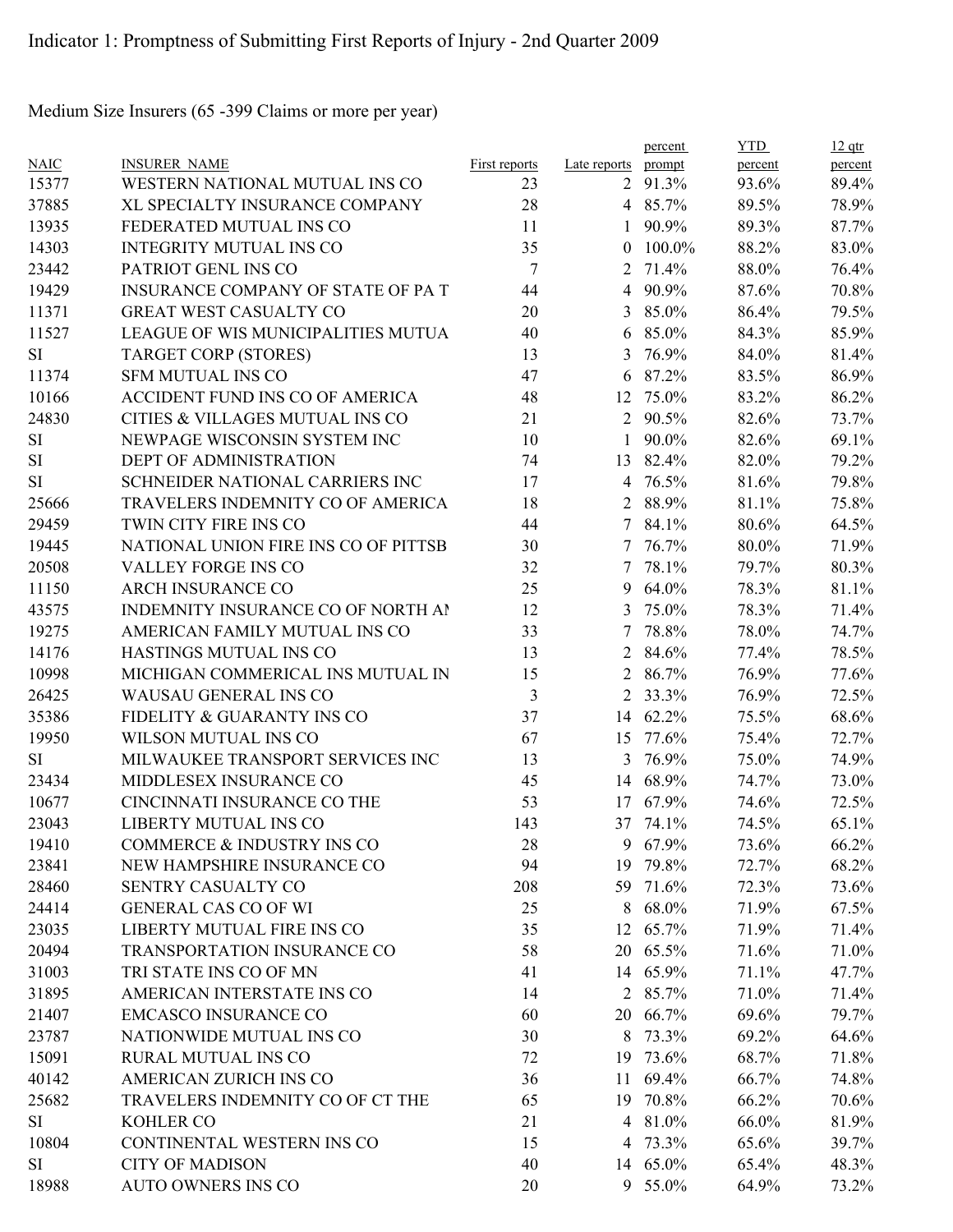Medium Size Insurers (65 -399 Claims or more per year)

|           |                               |               |              | percent          | <b>YTD</b> | $12$ qtr |
|-----------|-------------------------------|---------------|--------------|------------------|------------|----------|
| N AIC     | <b>INSURER NAME</b>           | First reports | Late reports | prompt           | percent    | percent  |
| 19380     | AMERICAN HOME ASSURANCE CO    | 6             |              | $183.3\%$        | $60.0\%$   | 68.2%    |
| 20281     | FEDERAL INSURANCE CO          | 28            | 10-          | 64.3%            | 57.5%      | 56.1%    |
| 24228     | PEKIN INSURANCE CO            | 9             |              | $3\quad 66.7\%$  | 55.6%      | 51.3%    |
| <b>SI</b> | UW-SYSTEM ADMINISTRATION      | 44            |              | 16 63.6%         | 53.8%      | 48.1%    |
| <b>SI</b> | MILWAUKEE BOARD OF SCHOOL DIR | 78            | 40           | 48.7%            | 42.5%      | 27.6%    |
| 13986     | FRANKENMUTH MUTUAL INS CO     | 33            |              | 21 36.4%         | 42.0%      | 48.7%    |
| 22659     | INDIANA INSURANCE CO          | 44            |              | 21 52.3%         | $41.5\%$   | 35.4%    |
| SI.       | <b>COUNTY OF MILWAUKEE</b>    | 36            |              | $36 \quad 0.0\%$ | $0.0\%$    | $2.2\%$  |
|           | <b>Totals for Group:</b>      | 2,161         |              | 610 71.8%        | 71.7%      | 68.5%    |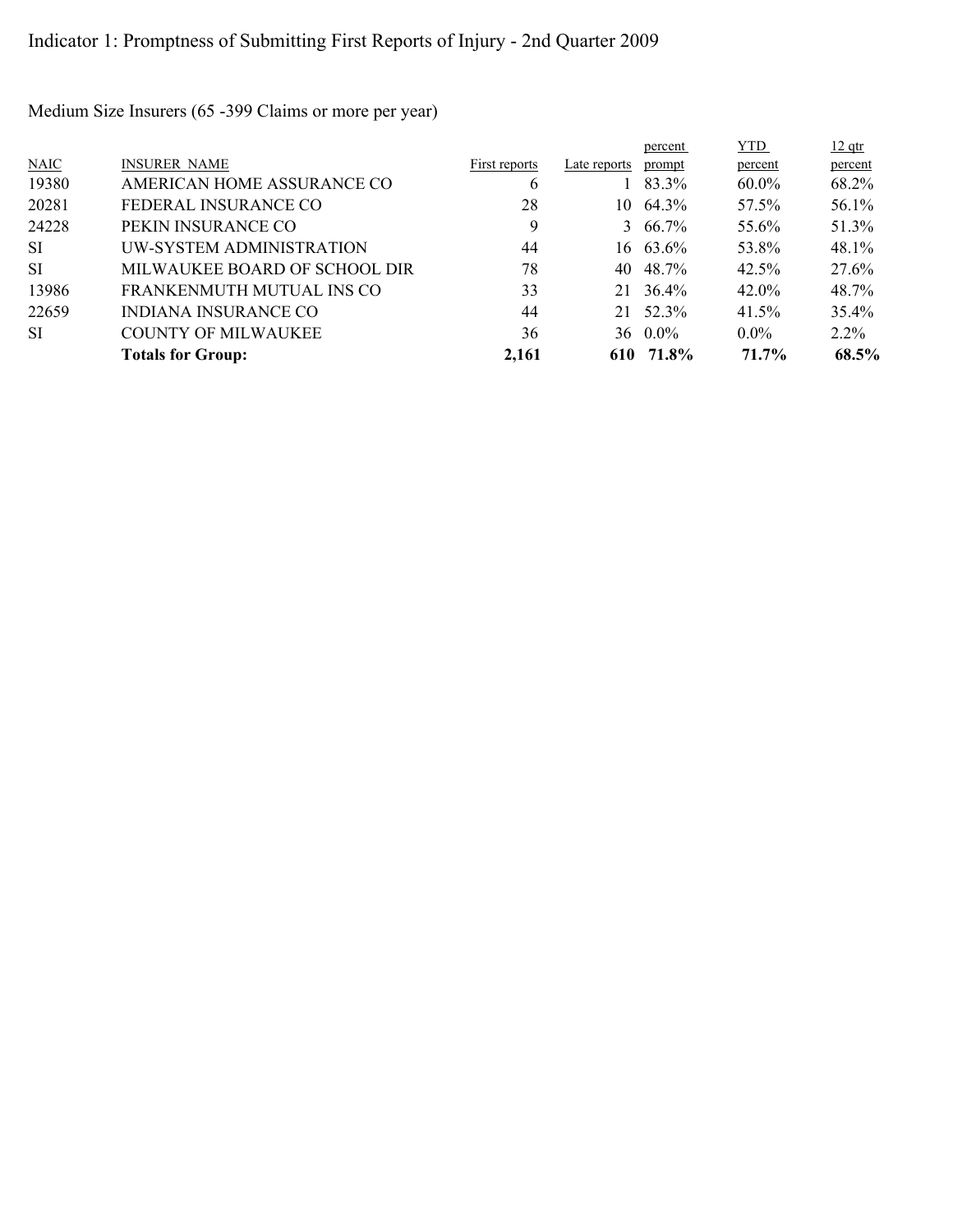Small Size Insurers (Less than 65 Claims per year)

|             |                                    |                  |                     | percent    | <b>YTD</b> | $12$ qtr |
|-------------|------------------------------------|------------------|---------------------|------------|------------|----------|
| <b>NAIC</b> | <b>INSURER NAME</b>                | First reports    | Late reports prompt |            | percent    | percent  |
| $\rm SI$    | <b>MARTEN TRANSPORT LTD</b>        | 15               |                     | 3 80.0%    | 90.9%      | 95.0%    |
| SI          | <b>USF HOLLAND INC</b>             | 6                | $\theta$            | 100.0%     | 89.5%      | 94.7%    |
| $\rm SI$    | <b>BRUNSWICK CORPORATION</b>       | 4                | 1                   | 75.0%      | 87.5%      | 90.2%    |
| SI          | <b>GENERAL MOTORS CORPORATION</b>  | 3                | $\mathbf{1}$        | 66.7%      | 75.0%      | 90.1%    |
| 20109       | BITUMINOUS FIRE & MARINE INS CO    | 5                | $\mathbf{1}$        | 80.0%      | 85.7%      | 88.9%    |
| $\rm SI$    | WISCONSIN BELL INC                 | 15               | 1                   | 93.3%      | 88.1%      | 86.7%    |
| SI          | <b>COUNTY OF WASHINGTON</b>        | 5                | 1                   | 80.0%      | 90.9%      | 86.7%    |
| SI          | FEDEX FREIGHT INC                  | 5                | $\theta$            | 100.0%     | 91.7%      | 86.7%    |
| <b>SI</b>   | <b>BRIGGS &amp; STRATTON CORP</b>  | $\overline{7}$   | $\mathbf{1}$        | 85.7%      | 84.6%      | 85.7%    |
| 21180       | <b>SENTRY SELECT</b>               | $\tau$           | $\theta$            | 100.0%     | 94.1%      | 84.6%    |
| $\rm SI$    | KENOSHA UNIFIED SCHOOL DISTRICT    | 6                | $\mathbf{1}$        | 83.3%      | 88.9%      | 84.1%    |
| SI          | CNH AMERICA LLC                    | 13               | $\boldsymbol{0}$    | 100.0%     | 95.2%      | 84.0%    |
| 14508       | MICHIGAN MILLERS MUTUAL INS CO     | 10               | $\overline{2}$      | 80.0%      | 85.7%      | 83.8%    |
| 13021       | UNITED FIRE & CASUALTY CO          | 13               | $\overline{2}$      | 84.6%      | 89.7%      | 83.1%    |
| 19259       | SELECTIVE INS CO OF SOUTH CAROLINA | $\boldsymbol{2}$ | $\theta$            | 100.0%     | 100.0%     | 82.0%    |
| 25976       | UTICA MUTUAL INS CO                | 8                | 2                   | 75.0%      | 79.2%      | 81.7%    |
| 14117       | <b>GRINNELL MUT REINSUR CO</b>     | 5                | $\theta$            | 100.0%     | 100.0%     | 81.5%    |
| 22322       | <b>GREENWICH INSURANCE CO</b>      | $\boldsymbol{0}$ | $\mathbf{0}$        | $0.0\%$    | $0.0\%$    | 80.9%    |
| 19038       | TRAVELERS CASUALTY & SURETY CO     | 11               | $\overline{2}$      | 81.8%      | 88.2%      | 80.6%    |
| 11250       | <b>COMMUNITY INS CORP</b>          | $\mathbf{1}$     | $\theta$            | 100.0%     | 100.0%     | 79.9%    |
| SI          | <b>COUNTY OF ROCK</b>              | $\sqrt{ }$       | $\overline{0}$      | 100.0%     | 71.4%      | 79.6%    |
| SI          | STOUGHTON TRAILERS, LLC            | $\mathfrak{2}$   | $\theta$            | 100.0%     | 100.0%     | 79.2%    |
| 20443       | CONTINENTAL CASUALTY CO            | 5                | $\theta$            | 100.0%     | 100.0%     | 78.5%    |
| 12006       | DISTRICTS MUTUAL INS               | 11               | 4                   | 63.6%      | 56.5%      | 77.2%    |
| 20478       | NATIONAL FIRE INS CO OF HARTFORD   | 5                | $\overline{0}$      | 100.0%     | 87.5%      | 76.2%    |
| 36463       | DISCOVER PROPERTY & CASUALTY INSUI | 12               | 2                   | 83.3%      | 82.4%      | 76.1%    |
| 19402       | AIG CASUALTY CO                    | $\overline{4}$   | 1                   | 75.0%      | 75.0%      | 75.7%    |
| 19682       | HARTFORD FIRE INSURANCE CO         | 6                | $\theta$            | 100.0%     | 88.2%      | 75.0%    |
| 26956       | WIS COUNTY MUTUAL INS CORP         | 13               | 4                   | 69.2%      | 66.7%      | 74.2%    |
| 29424       | HARTFORD CASUALTY INS CO           | $8\phantom{1}$   | $\theta$            | 100.0%     | 80.0%      | 74.1%    |
| 25615       | <b>CHARTER OAK FIRE INS CO</b>     | 5                | 1                   | 80.0%      | 82.4%      | 73.7%    |
| 10472       | CAPITOL INDEMNITY CORP             | 5                | $\theta$            | 100.0%     | 92.3%      | 73.4%    |
| 18767       | CHURCH MUTUAL INSURANCE CO         | 12               |                     | 4 66.7%    | 70.8%      | 72.8%    |
| 23108       | LUMBERMEN'S UNDERWRITING ALLIANC   | 6                |                     | 4 33.3%    | 33.3%      | 72.7%    |
| 34207       | WESTPORT INSURANCE CORPORATION     |                  | $\overline{0}$      | 100.0%     |            |          |
|             | BENCHMARK INSURANCE CO             | 1                |                     |            | 50.0%      | 72.3%    |
| 41394       |                                    | 11               |                     | 2 81.8%    | 85.0%      | 71.6%    |
| 12262       | PENN MFRS ASSOCIATION INS CO       | 13               |                     | 4 69.2%    | 76.7%      | 71.6%    |
| SI          | P&H MINING EQUIPMENT INC           | 15               | 3                   | 80.0%      | 72.4%      | 70.6%    |
| 14591       | MILWAUKEE INS COMPANY              | $\boldsymbol{0}$ | $\overline{0}$      | $0.0\%$    | 100.0%     | 70.5%    |
| SI          | <b>KWIK TRIP INC</b>               | 10               | $\overline{0}$      | 100.0%     | 100.0%     | 70.2%    |
| 33600       | L M INSURANCE CORP                 | 7                | $\mathbf{1}$        | 85.7%      | 92.3%      | 69.9%    |
| 13714       | PHARMACISTS MUTUAL INS CO          | 5                | $\overline{0}$      | 100.0%     | 77.8%      | 69.4%    |
| 30104       | HARTFORD UNDERWRITERS INS CO       | 12               | 5                   | 58.3%      | 70.8%      | 67.9%    |
| 10120       | EVEREST NATIONAL INS CO            | $\boldsymbol{0}$ | $\overline{0}$      | $0.0\%$    | 50.0%      | 67.7%    |
| 24767       | ST PAUL FIRE & MARINE INS CO       | $\theta$         | $\overline{0}$      | $0.0\%$    | $0.0\%$    | 67.7%    |
| 25143       | STATE FARM FIRE & CASUALTY CO      | 9                | 3                   | 66.7%      | 83.3%      | 67.5%    |
| SI          | COOPER POWER SYSTEMS LLC           | $\boldsymbol{0}$ | $\overline{0}$      | $0.0\%$    | $0.0\%$    | 67.0%    |
| 33588       | FIRST LIBERTY INS CORP THE         | 4                |                     | $0$ 100.0% | 85.7%      | 66.7%    |